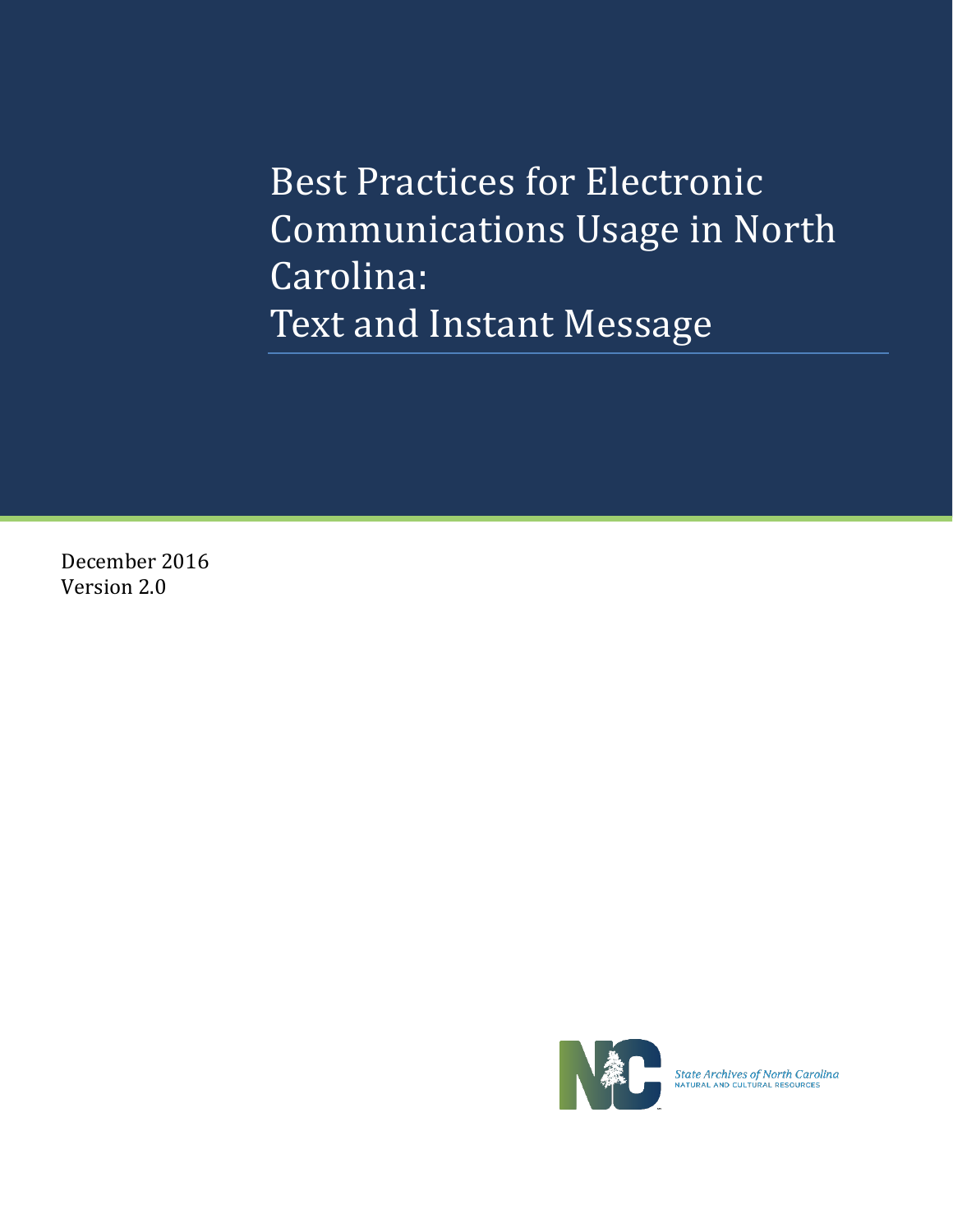# **Contents**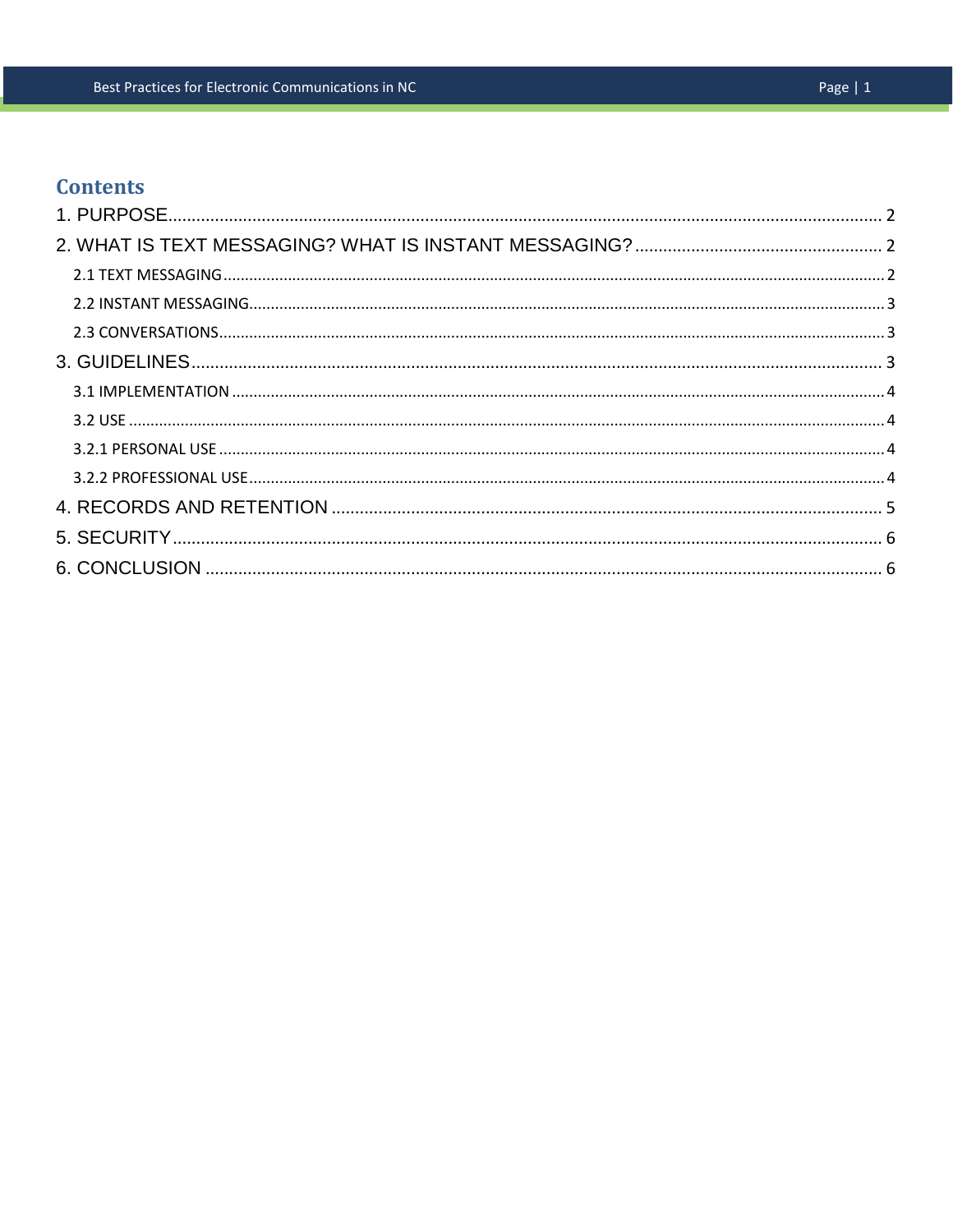#### <span id="page-2-0"></span>**1. PURPOSE**

Mobile devices and instant messaging services provide a method of communication for employees to the workplace and workday. Direct communication is possible almost anywhere at any time, from short messages to long exchanges and can enhance employee productivity. Employees have a duty to manage records related to public business according to North Carolina statutes<sup>1</sup> and existing guidelines by the Department of Natural and Cultural Resources. This includes communication enabled by instant messaging and text messaging applications. Employees must also remember that these forms of communication, like e-mail or social media correspondence, may result in a record being hosted by a third-party service provider or forwarding service. These work-related communications are subject to the same rules and regulations as other public records, regardless of whether the employee uses a personal or workplace-issued device.

This document is intended to address what instant messaging (IM) and text messaging are and how they may be used in the workplace. It also addresses employee responsibilities according to general statutes and records retention and disposition schedules.

## <span id="page-2-1"></span>**2. WHAT IS TEXT MESSAGING? WHAT IS INSTANT MESSAGING?**

#### <span id="page-2-2"></span>**2.1 TEXT MESSAGING**

l

Text messaging, sometimes called "texting," usually refers to the use of a "short message service" (SMS), to send an onscreen message to the recipient's phone. SMS messages are limited to 160 characters. A character is defined as any symbol that requires one byte of storage, including numbers, letters, symbols, spaces, and punctuation. Other forms of text messaging include multimedia message service (MMS), which allows users to send pictures, video, and other non-text media, and enhanced message service (EMS), which can include formatted text.

Text messages are exchanged by "piggy-backing" on small information transfers that regularly occur between a phone and a carrier's infrastructure. Messages are not sent directly from phone to phone but are stored and forwarded by phone networks using standard communication protocols. Text messages "wait" for the recipient to receive a signal if the phone is off or has no signal.

Every text message also contains data about the message, including the sender and recipient's phone number of the message, a time stamp, the destination phone number, and the format. This important information, which describes context and content of other data, is known as metadata.<sup>2</sup>

<sup>&</sup>lt;sup>1</sup> "North Carolina General Statutes." Chapter 132: Public Records. Accessed November 21, 2016. http://www.ncleg.net/gascripts/Statutes/StatutesTOC.pl?Chapter=0132.

<sup>&</sup>lt;sup>2</sup> "Metadata as a Public Record in North Carolina: Best Practices Guidelines for Its Retention and Disposition" describes guidelines for metadata. **[http://archives.ncdcr.gov/Portals/3/PDF/guidelines/Metadata\\_Guidelines.pdf](http://archives.ncdcr.gov/Portals/3/PDF/guidelines/Metadata_Guidelines.pdf)**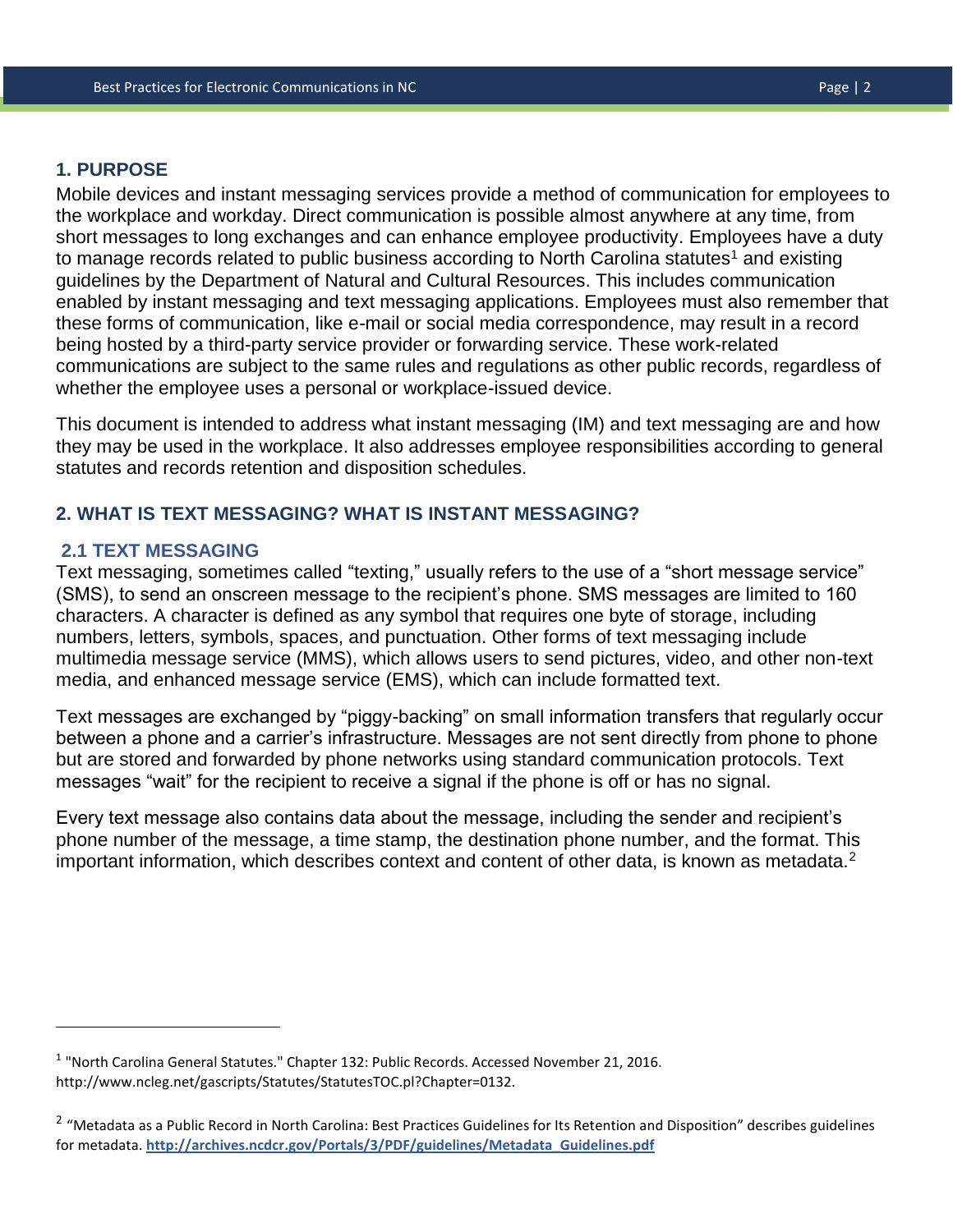E-mail software and online services can also send text messages to mobile devices. Text messages can also be sent from one source to many different recipients, allowing an office to quickly contact many of its employees or clients at once, such as during an emergency. $3$ 

#### <span id="page-3-0"></span>**2.2 INSTANT MESSAGING**

Instant messaging (IM) is an online service where a user employs client software on a phone, personal computer (PC) or other device to communicate with someone using compatible software (e. g., iMessage™ service from Apple®, Skype for Business by Microsoft, or the Gchat™ service linked to Gmail<sup>®</sup> client from Google). Social media sites such as Facebook<sup>®</sup> also have the capability to allow instant messaging between two registered users.

Even basic mobile phones capable of sending and receiving data often feature pre-installed instant messaging software, allowing users to communicate with other users of these services from their mobile devices.

When a user logs on, the server loads a list of available recipients (a "friends list"). After connecting the users, the service allows each user's software to "talk" to software directly on the other end without further use of the server. This is the traditional model of instant messaging, but newer services sometimes save messages "in the cloud" for thirty days. The National Institute of Standards and Technology (NIST) defines cloud computing as a "model for enabling ubiquitous, convenient, ondemand network access to a shared pool of configurable computing resources (e.g., networks, servers, storage, applications, and services) that can be rapidly provisioned and released with minimal management effort or service provider interaction." 4 In the example mentioned previously, the cloud refers to servers provisioned by providers in order to transact business.

IM users must keep in mind that messages they send may be stored temporarily on a server, an application that until recently did not apply to user-to-user communication through instant messaging.

Employees must keep in mind the guidelines for using text/IM and for managing the messages when they constitute public records as defined by G.S. § 132.

### <span id="page-3-1"></span>**2.3 CONVERSATIONS**

 $\overline{\phantom{a}}$ 

While even single text messages and instant messages that concern public business are public records, communications on newer messaging services often result in *conversations*. These are a record of the messages exchanged between individuals, kept in chronological order, much like an email exchange. Some devices display messages in conversation form automatically. Others include it as an optional setting. However, conversations addressing multiple topics can result in multiple retention periods within the same conversations; therefore, retention of the conversation will default to the longest retention.

### <span id="page-3-2"></span>**3. GUIDELINES FOR USE OF MESSAGING TECHNOLOGIES**

<sup>&</sup>lt;sup>3</sup> One example is Alert Carolina, a text-messaging service that notifies UNC-Chapel Hill students, faculty, and staff of emergency situations on campus. See **[http://alertcarolina.unc.edu.](http://alertcarolina.unc.edu./)**

<sup>4</sup> Peter Mell and Timothy Grance, *The NIST Definition of Cloud Computing (Draft)*, NIST, January 2011 **<http://nvlpubs.nist.gov/nistpubs/Legacy/SP/nistspecialpublication800-145.pdf>** , accessed November 3, 2016.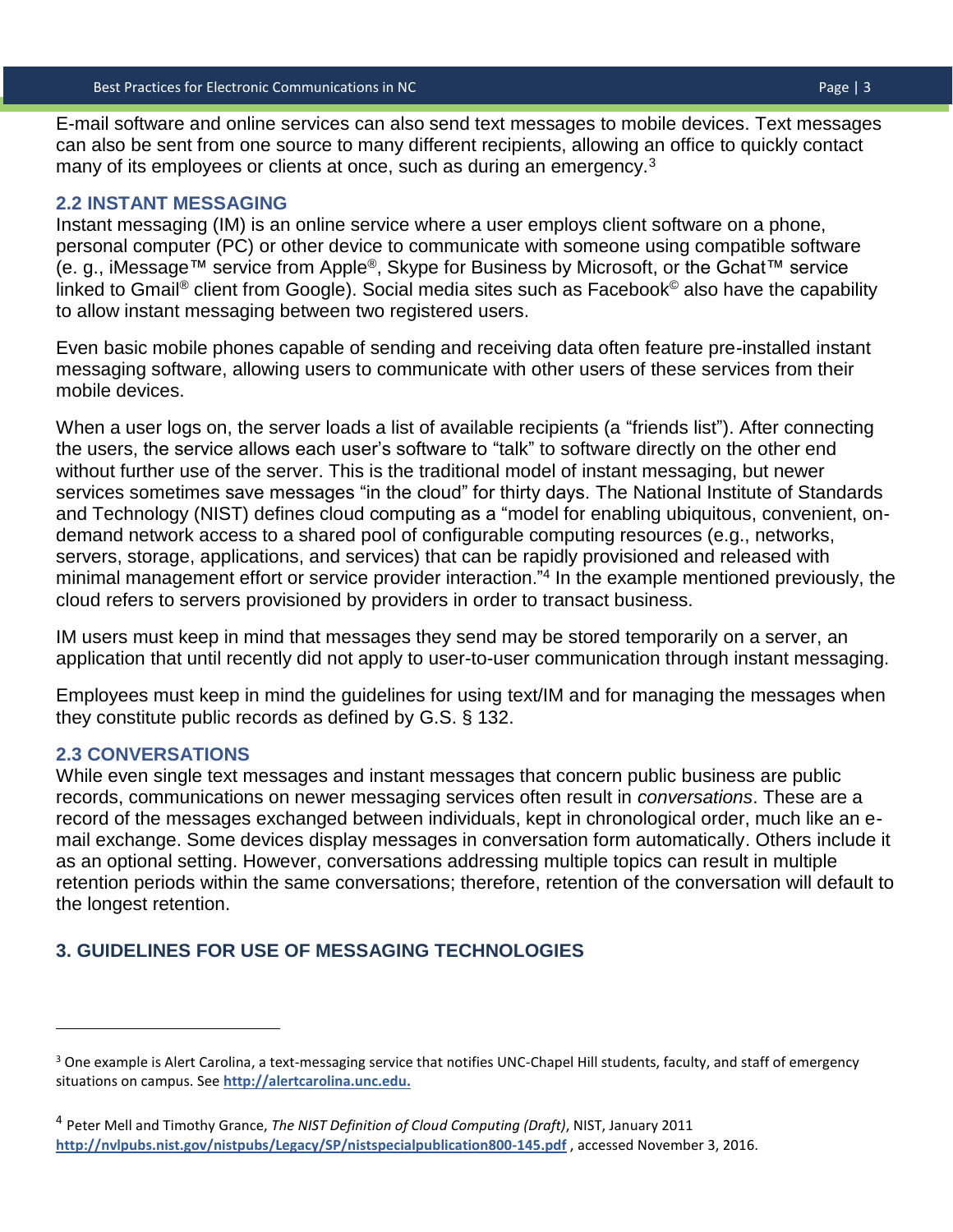<span id="page-4-0"></span>**3.1 CONSIDERATIONS FOR USE OF MESSAGING TECHNOLOGIES IN PUBLIC BUSINESS**

In implementing policies or allowing the use of text and instant messaging tools, agencies should plan for the use of tools for conducting public business. Each agency's officers and managers should be aware of the widespread use of these services and should notify employees of appropriate use of text/IM. Agency leaders should also consider the benefits of text/IM for their employees and work to retain these benefits or find alternatives while adhering to records retention and disposition responsibilities.

Questions to consider:

- How is text messaging/IM currently used in the office? How often?
- Are there any needs specific to your office that text messaging/IM helps to address administrative purposes or communication with other departments/third parties?
- Do employees or officers use workplace-issued devices for this type of communication? Personal devices? What platforms?
- How have employees been informed about managing electronic communications in accordance with the public records law and other records management responsibilities? How are text messages and instant messages stored and retained currently by your office?
- Is there an existing method for transcribing or storing text messages/IM? If not, how can existing practices be adapted? Or is a new method needed?
- How can office policy address the legal implications of e-discovery regarding the use of texting/instant messaging?

Agency leaders can use this information to help determine if and how their agencies should use these communication platforms in conducting public business. Communication about government business in *all* formats results in the creation of public records as defined by N.C. G. S. § 132.

## <span id="page-4-1"></span>**3.2 APPROPRIATE USE**

As with all records, text/IM logs relating to public business must be retained and managed in accordance with the requirements of state law. N.C.G.S. § 132 defines public records as "documents, papers, letters… *regardless of physical form or characteristics*, made or received . . . in connection with the transaction of public business. . ." (emphasis added).

# <span id="page-4-2"></span>**3.2.1 PERSONAL USE**

DNCR strongly encourages agencies to develop a policy regarding the use of employer-issued devices and personal use of workplace-issued equipment. At a minimum, employees shall not use workplace-issued mobile phones to send text messages for political purposes, to conduct private commercial transactions, or to engage in private business activities.

# <span id="page-4-3"></span>**3.2.2 PROFESSIONAL USE**

Employees should be professional in their communications. While text/IM allow for quicker response and rapid exchange of ideas, employees should

- keep personal and work-related messages separate,
- ensure that their messages are legible and concise,
- apply the same professional standards to these exchanges as they do to work-related electronic-mail (e-mail) or letters,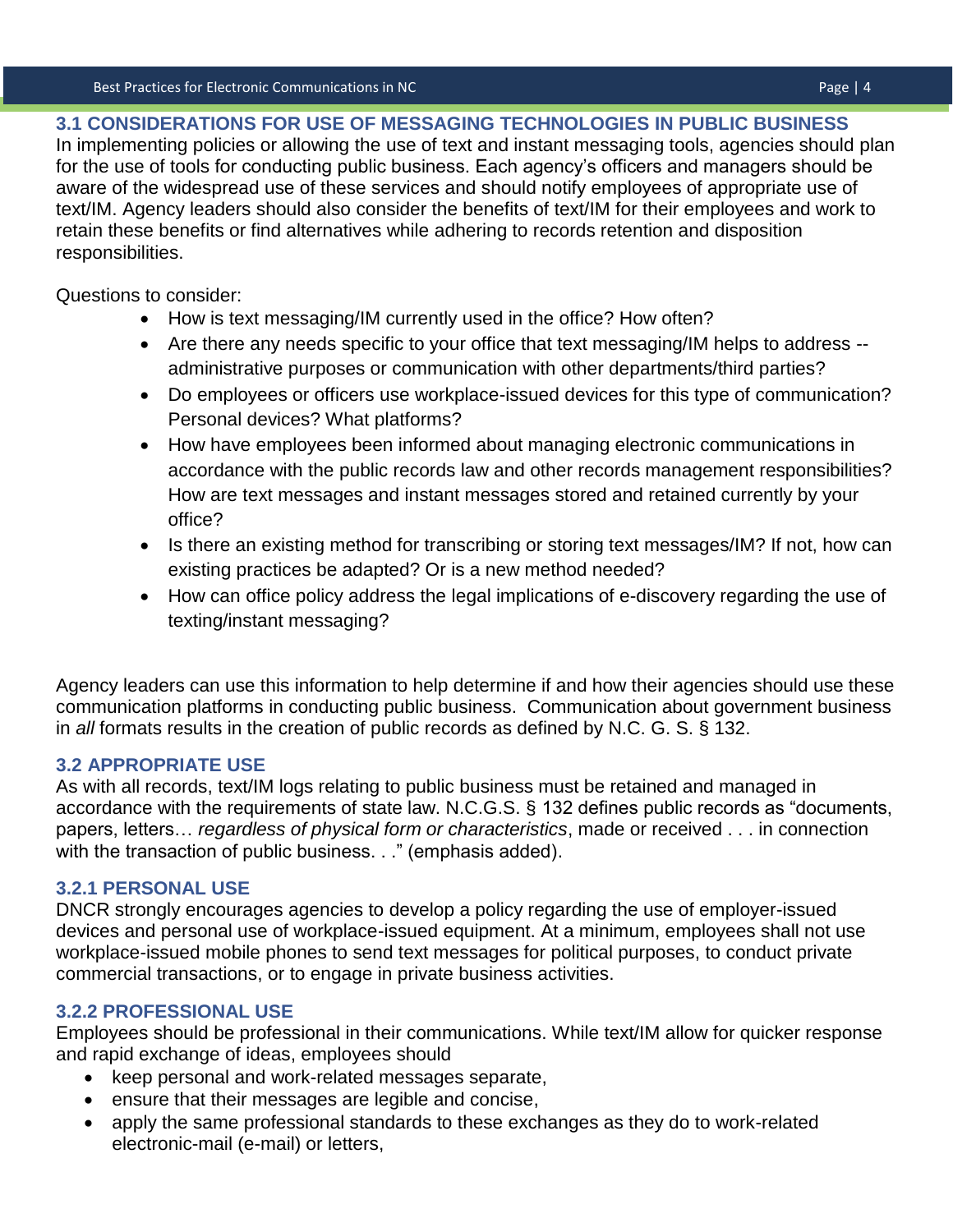be aware that messages related to public business can be disclosed under NC public records law.

If employees choose to use text or instant messaging technology, they must pay careful attention to their responsibilities for maintaining public records.

## <span id="page-5-0"></span>**4. RECORDS AND RETENTION**

 $\overline{\phantom{a}}$ 

G. S. § 132 defines public records by their *content*, not by their *media or format*. Both personal and workplace-issued devices, when used by employees to conduct public business, result in communications that constitute public records subject to the requirements of G.S. § 132, as further informed by guidance from the North Carolina Department of Natural and Cultural Resources.

Employees are responsible for understanding and following all applicable retention schedules which set out how long records should be retained and whether they are to be retained in office permanently, destroyed, or transferred to the custody of the State Archives. As noted above, records are defined by content and not the format of a given communication, so employees must appropriately identify the type of record.

Even though agency records retention schedules may not explicitly mention text or instant messaging, communications through these media are nevertheless covered. Records retention and disposition schedules include a variety of items that apply to text or instant messaging.

Often conversations can be retained all at once, in order to show the exchange from start to finish. Many mobile devices and instant messaging services and programs allow entire conversations to be saved and forwarded. Operating software from different platforms may have tools to retain messages or there may be third party applications that do this. Employees are responsible for ensuring the retention of messages so they can be produced when responsive to either a records request or litigation.

**NOTE: Agencies and employees should not rely on service providers to provide records created by text/IM.** Service providers may keep their own records of text and instant messages but they are not automatically obligated to provide a copy of those records to government entities.<sup>5</sup> Employees using personal devices are responsible for managing these records and ensuring that they are retained as required by the records retention and disposition schedule. Applications and tools developed for different platforms can potentially help employees in this matter.

**Agencies who provide employees with work issued devices should be mindful of these issues and seek to address them in their contracts and or Service Level Agreements with service providers to ensure they can obtain copies of their public records.**

<sup>&</sup>lt;sup>5</sup> For more information, please refer to the Federal Stored Communications Act. "18 USC Ch. 121: STORED WIRE AND ELECTRONIC COMMUNICATIONS AND TRANSACTIONAL RECORDS ACCESS." 18 USC Ch. 121: STORED WIRE AND ELECTRONIC COMMUNICATIONS AND TRANSACTIONAL RECORDS ACCESS. October 26, 1986. Accessed November 23, 2016.

http://uscode.house.gov/view.xhtml?path=/prelim@title18/part1/chapter121&edition=prelim.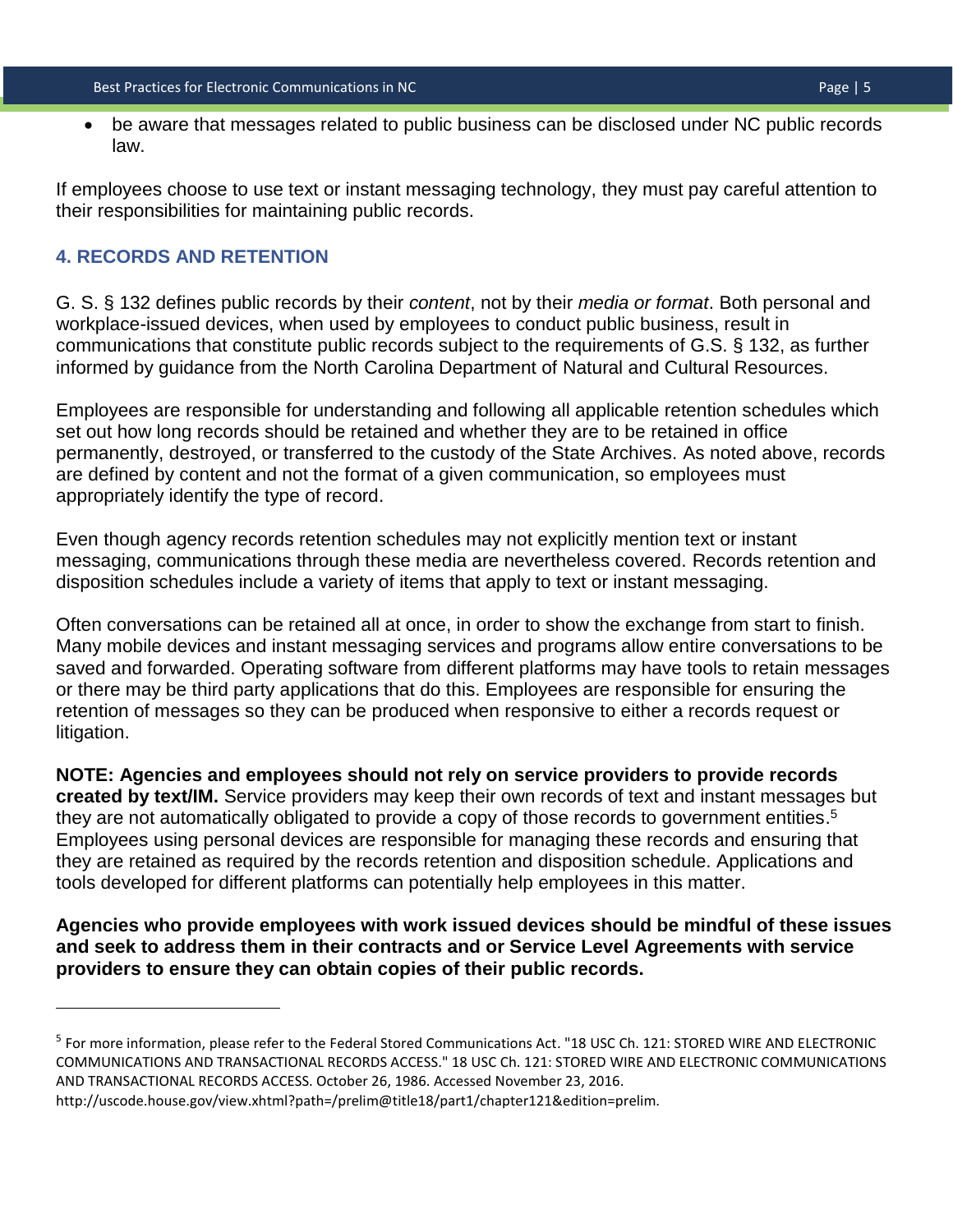Following is model contract language for agencies and local governments for obtaining copies of public records from service providers on employer issued mobile devices:

"Service provider agrees to allow agency to collect all text messages from its electronic messaging system. Service provider agrees that agency has right to access all data, regardless of who created the content and for what purpose. Service provider will provide text messages by [specific procedures] according to the following timeline: [timeline]. The following positions within the agency are authorized to make such a request to [whom within the service provider]."<sup>6</sup>

# <span id="page-6-0"></span>**5. SECURITY**

All users should treat their devices as potential avenues for information theft. Those who use devices for public business should protect them as they would any point of access to secure information. Employees should comply with all statewide policies issued by the North Carolina Department of Information Technology.<sup>7</sup> Local agency employees are encouraged to follow these guidelines as best practice.

Users can protect themselves from security risks by following some simple rules:

- don't let strangers use a workplace-issued device,
- don't leave a device unattended, as this can provide an easy route for others to install software or steal information,
- don't use unsecured devices to send sensitive or confidential information about workplace business.

## <span id="page-6-1"></span>**6. CONCLUSION**

l

Text and instant messaging bring new functions to the workplace, with corresponding responsibilities. Employees are responsible for properly maintaining records according to statutes and guidelines regardless of their format. Users of these media must also be aware of security and productivity issues raised by text and instant messaging. As these media continue to grow within the workplace, employees must remain mindful of their duties regarding text/IM or similar-type communications that meet the definition of a public record as found in G.S. § 132.

As with any tool for communication, employees must balance the capabilities of these technologies with standards and guidelines for recordkeeping, transparency, security, and professionalism.

All agency communication tools and methods should be used in ways that maximize transparency, maintain the security of the network, and adhere to professional standards. This will help ensure that employees avoid potential problems with these new communication methods while still reaping the

<sup>6</sup> Cloud Computing: Contracting Considerations for Inclusion, UNC School of Government, accessed Nov. 1, 2016

<sup>&</sup>lt;sup>7</sup> "NC IT Policies." North Carolina Information Technologies Policies. Accessed December 12, 2016. **<https://it.nc.gov/statewide-resources/policies>** .